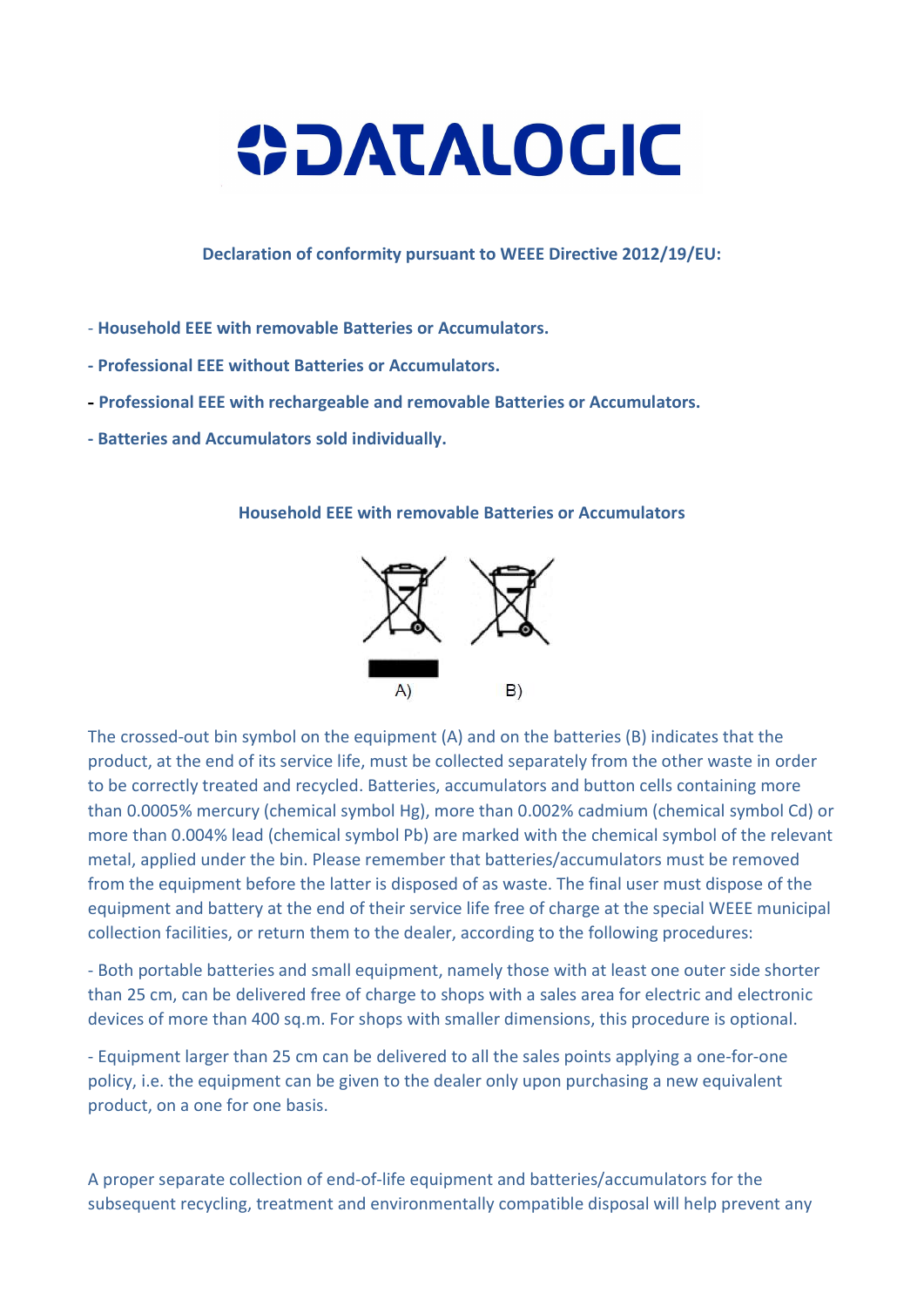negative effect on environment and health, facilitating the reuse, recycling and/or recovery of their component materials.

Any illegal disposal of equipment, batteries and accumulators by the user will lead to the application of penalties as per current legislation.

## Professional EEE without Batteries or Accumulators



The crossed-out bin symbol on the equipment or on its package indicates that the product, at the end of its service life, must be collected separately from the other waste in order to be correctly treated and recycled.

In particular, the separate collection for this professional equipment, at the end of its life cycle, must be organised and managed:

a) directly by the user, if the equipment was placed on the market before August 15, 2018, and he/she decides to eliminate it without replacing it with a new equivalent equipment intended for the same functions;

b) by the manufacturer, meaning the party that first introduced and sold the equipment in Italy or resells it under its own brand, if the equipment was placed on the market after August 15, 2018.

A proper separate collection of end-of-life equipment for the subsequent recycling, treatment and environmentally compatible disposal will help prevent any negative effect on environment and health, facilitating the reuse, recycling and/or recovery of its component materials.

Any illegal disposal of the product by the user will lead to the application of penalties as per current legislation.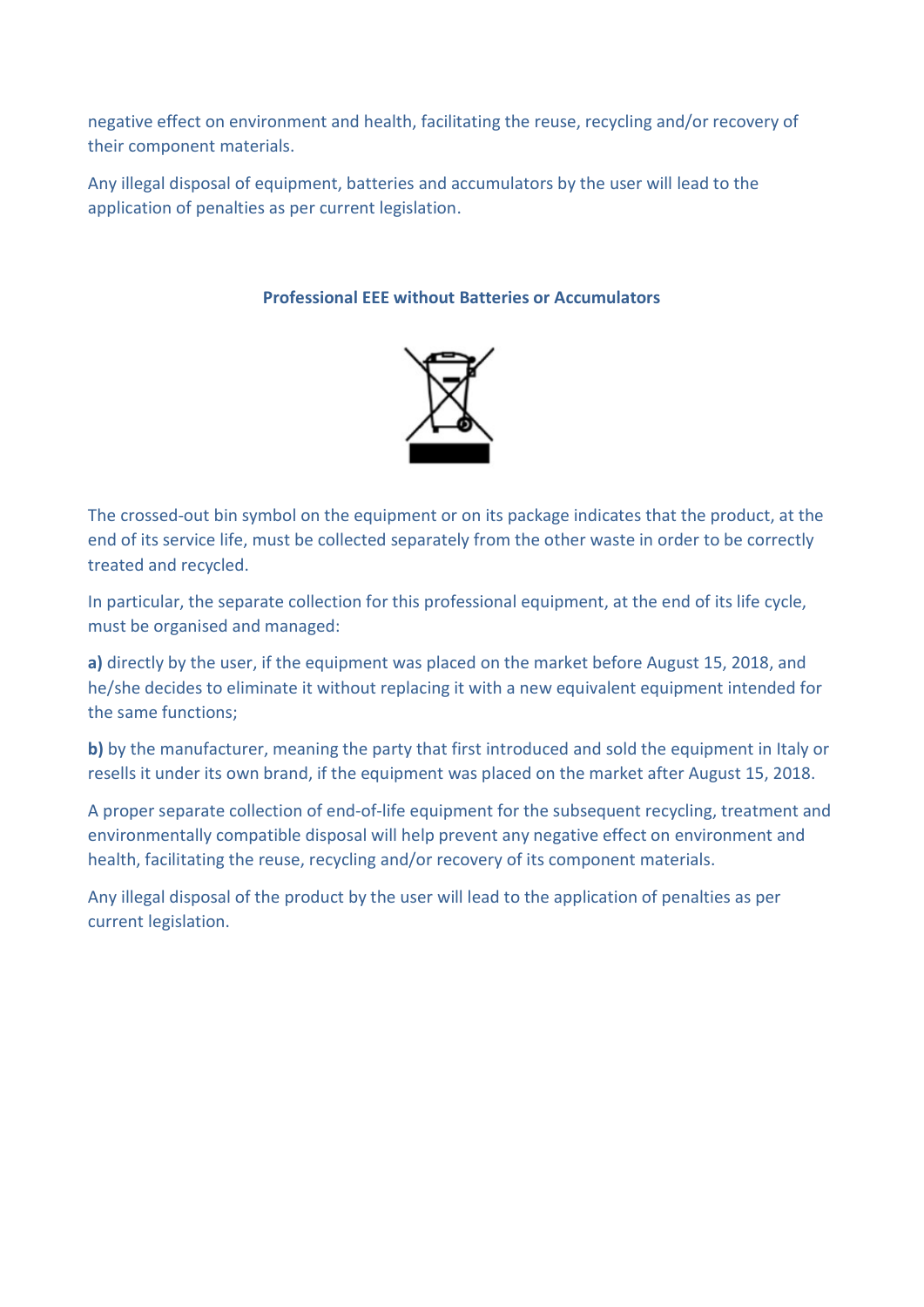## Professional EEE with rechargeable and removable Batteries or Accumulators



The crossed-out bin symbol on the equipment or on the package and on the batteries indicates that the product, at the end of its service life, must be collected separately from the other waste in order to be correctly treated and recycled. Batteries, accumulators and button cells containing more than 0.0005% mercury (chemical symbol Hg), more than 0.002% cadmium (chemical symbol Cd) or more than 0.004% lead (chemical symbol Pb) are marked with the chemical symbol of the relevant metal, applied under the bin.

In particular, the separate collection for this professional equipment, at the end of its life cycle, must be organised and managed:

a) directly by the user, if the equipment was placed on the market before the August 15, 2018, and he/she decides to eliminate it without replacing it with a new equivalent equipment intended for the same functions;

b) by the manufacturer, meaning the party that first introduced and sold the equipment in Italy or resells it under its own brand, if the equipment was placed on the market after August 15, 2018.

The user must dispose of end-of-life portable batteries/accumulators at the appropriate separate waste collection facilities set up by competent authorities. A proper separate collection of end-oflife equipment and batteries/accumulators for the subsequent recycling, treatment and environmentally compatible disposal will help prevent any negative effect on environment and health, facilitating the reuse, recycling and/or recovery of their component materials.

To remove the batteries/accumulators refer to the relevant instructions of the manufacturer.

Any illegal disposal of equipment, batteries and accumulators by the user will lead to the application of penalties as per current legislation.